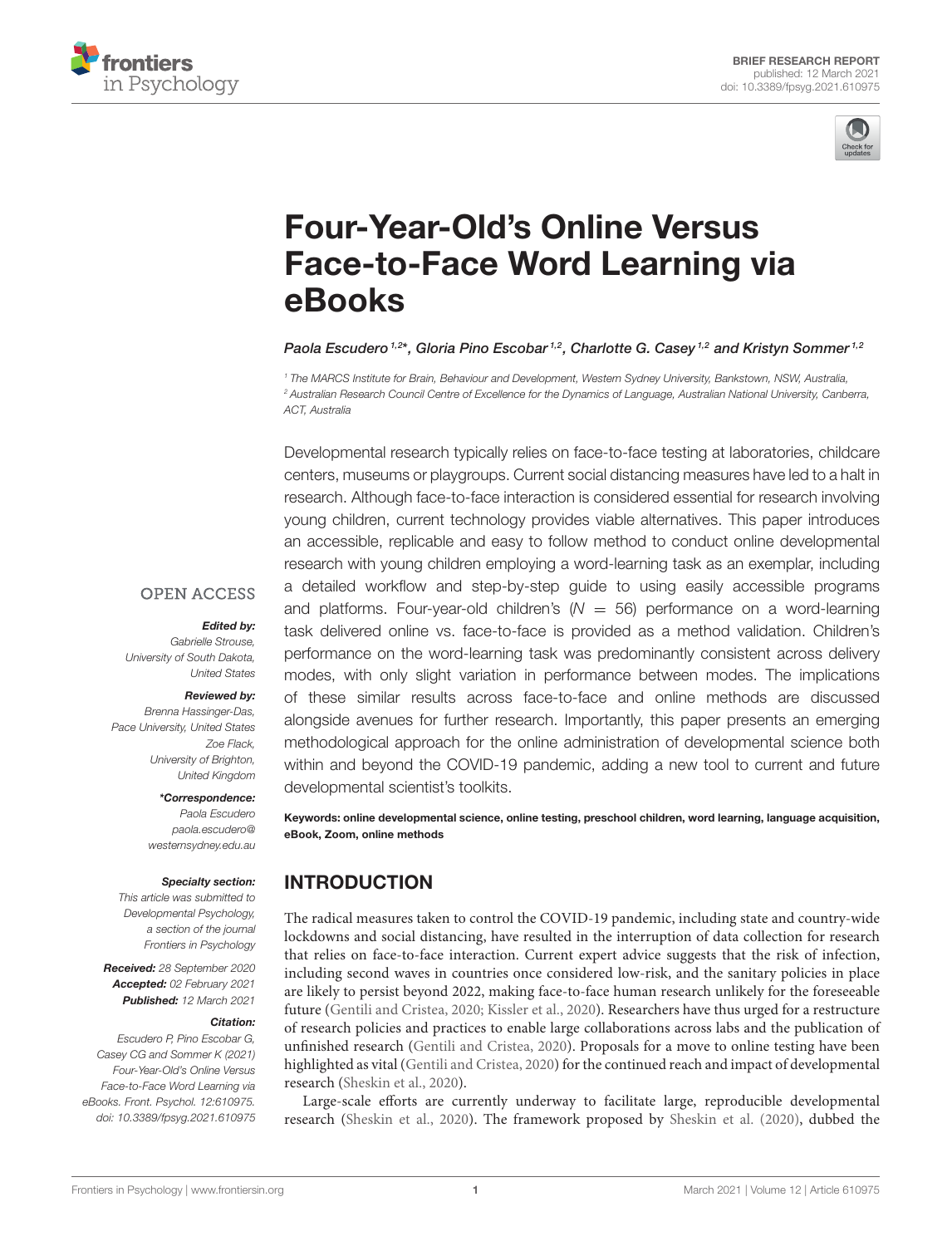online Collaboration for Reproducible and Distributed Largescale Experiments (CRADLE), will further transform the field of developmental science alongside the ManyBabies initiative [\(Frank et al., 2017\)](#page-7-3). However, for small-scale science at the individual researcher or student level, particularly for those traditionally trained in face-to-face testing, online studies appear an ominous, albeit unavoidable option should they wish to continue producing research. Due to the inherent challenges associated with testing young children online, resources and exemplars for how face-to-face child experiments can be adapted for the online environment are crucial but scarce.

The Child Lab at Yale University has pioneered methods for testing children online, documenting the online adaptation of several seminal developmental studies including a falsebelief task, a fairness task, a gravity task and memory tasks in 5- to 12-year-old children [\(Sheskin and Keil, 2018\)](#page-7-4). Sheskin and Keil [\(2018\)](#page-7-4) identified that the online administration of these tasks was mostly successful. Yet unexpectedly, the online administration of the false-belief task did not mirror typical faceto-face performance. The "Sally-Anne" false belief task is typically passed by the age of 4 or 5 years when administered face-toface [\(Baron-Cohen et al., 1985;](#page-6-0) [Callaghan et al., 2012\)](#page-6-1), however [Sheskin and Keil \(2018\)](#page-7-4) found that only 64% of 7- to 8-yearolds passed their online version. Given that a direct comparison between online and face-to-face delivery of their task was not conducted, it is difficult to conclude whether delivery mode is the cause of the discrepancy between their findings.

A primary concern for online developmental research, which may have precluded larger scale uptake of online research historically, is that it necessitates greater involvement from a parent, in some instances requiring them to become a protégé research assistant. Without training in experimental protocols or an understanding of the importance of impartial responses, there is a chance that parents may accidentally influence their child's performance. [Kapitány et al. \(2020\)](#page-7-5) conducted a digital survey which was administered by either a parent in their own home or by a research assistant in a science museum. They found comparable results across both parent and experimenter administered surveys and that with only a brief note at the beginning of the survey to remain impartial parents were capable of administering a survey to their child without influencing their responses. Although online surveys have a smaller margin for potential parental influence than live interactive experiments, this evidence suggests that, with some guidance, parents are capable of assuming the role of research assistant for conducting research via distance.

Another challenge immediately evident in the current efforts for online testing with young children is the need for specialized software not previously encountered by researchers and parents and would require additional training (e.g., [https://lookit.mit.](https://lookit.mit.edu/) [edu/\)](https://lookit.mit.edu/). The current study proposes to reimagine developmental research away from the laboratory, museums or childcare centers as a viable and accessible resource, by using (a) technology that is readily available in children's homes, (b) straightforward recruitment and set up protocols for parents, and (c) simple tasks that are easily adaptable for online delivery. Specifically, we have combined, adapted, and extended tools available from previous research [\(Sheskin and Keil, 2018;](#page-7-4) [Social Learning Lab,](#page-7-6) [2020\)](#page-7-6) to propose an online testing paradigm that is administered via Zoom [\(https://zoom.us/\)](https://zoom.us/), one of the most widely used video conferencing platforms. We use simple presentation slides, that we adapted from those available on the Stanford Social Learning Lab, for parents to set up the Zoom session, together with instructions on their involvement during the session.

The proposed online testing paradigm has the potential to be adapted to a multitude of developmental tasks and measures (e.g., video-based tasks, physical tasks that can be demonstrated to the child and require verbal or gestural responses), and may be implemented with child participants of varying ages [e.g., [Escudero et al. \(2021\)](#page-7-7) reports a similar paradigm for online testing of adult participants]. In the current study, we focus on replicating a word learning study that we had previously conducted in a face-to-face environment prior to the COVID-19 outbreak [which is reported within a larger study in Pino Escobar et al. (under review)].

Word learning is a crucial developmental skill which requires children to associate a spoken label to its referent, thus integrating their auditory and visual environment into a communicable context [\(Quine, 1960\)](#page-7-8). Research into word learning therefore is valuable to continue in spite of the current pandemic and we speculate is an important foundational concept for validating the online developmental science methodology. There are a multitude of ways in which word learning has been investigated historically, however, one paradigm that lends itself well to online delivery is word learning from storybooks delivered in the eBook format. Children are found to successfully learn new words from storybook reading both in print [\(Flack et al., 2018\)](#page-7-9) and digital mediums (i.e., eBooks) [\(Reich et al., 2016\)](#page-7-10). For eBooks in particular, when they are designed well, preschool-aged children's word learning is equal if not better than from traditional print books [\(Reich et al., 2016;](#page-7-10) [Etta and Kirkorian, 2019\)](#page-7-11). Thus, for the purposes of extending research into word learning during the COVID-19 pandemic, we will employ a word learning task embedded within an eBook as our validation of the online delivery methodology. We predicted comparable performance between online and face-to-face children's word-learning given recent studies reporting successful learning for similar tasks. Specifically, [Gaudreau et al. \(2020\)](#page-7-12) demonstrated that 4-yearolds equally comprehended and learned from a story read live face-to-face, live via video chat or through a pre-recorded video and were as responsive in the face-to-face and live video chat conditions. Regarding word learning, [Myers et al. \(2016\)](#page-7-13) found that 2-year-olds readily learned words from video chat sessions with an experimenter. As well, we hypothesize that despite the potential reduction in engagement, a video chat may yield similar results to live word learning studies because performing a task from the comfort of the child's home may be more conducive for learning than a noisy childcare or an artificial laboratory, particularly for 4-year-olds who are easily distracted.

In the current study, parents and children observed and listened to an eBook story via Zoom and children's memory for the words presented in the story were assessed with a simple picture-choice task. Unlike reports of discrepancies between laboratory and online testing with adults (e.g., [Crump et al.,](#page-6-2)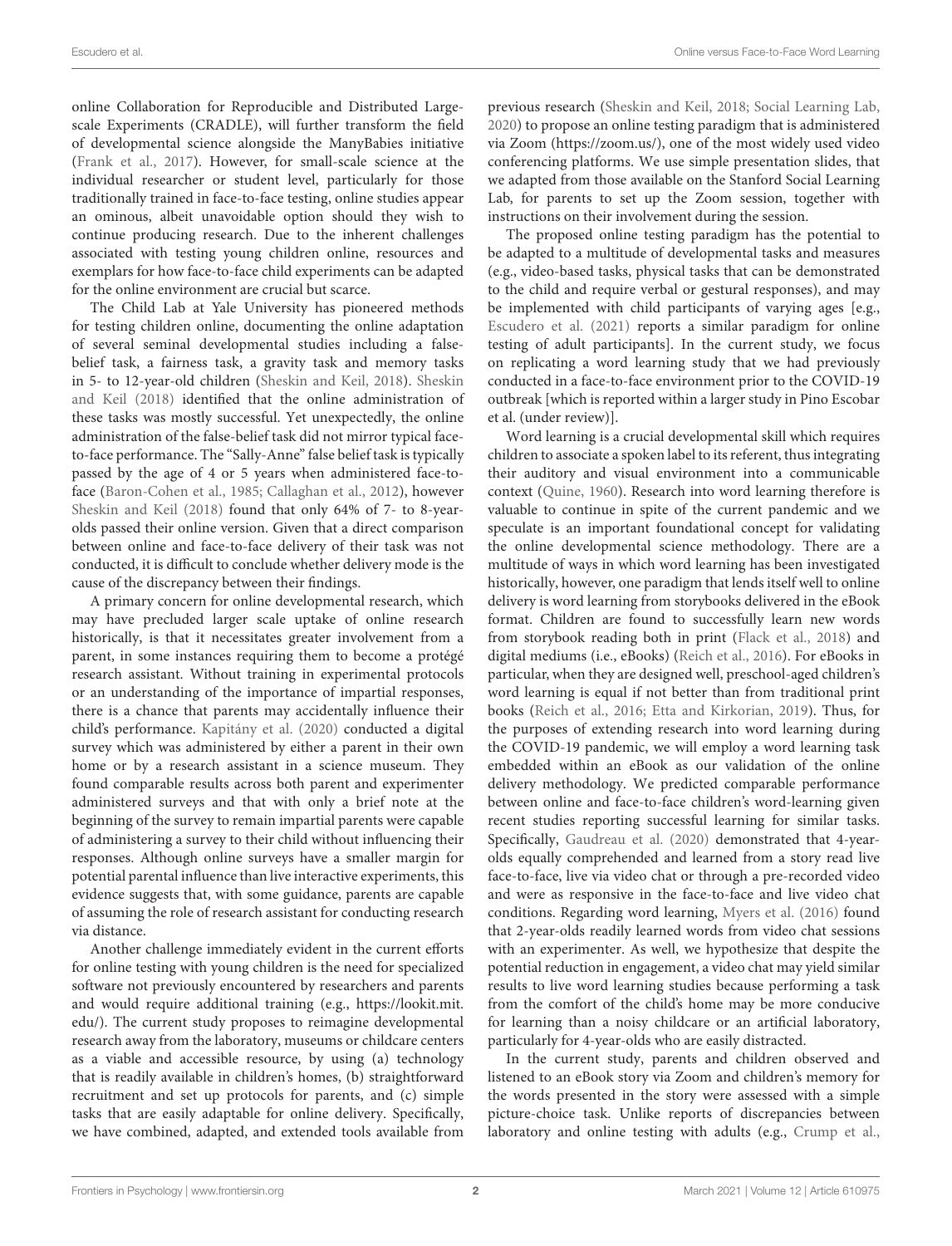[2013\)](#page-6-2), to our knowledge our results provide the first validation of comparable child-based experimental data across face-to-face and online testing modes, with encouraging signs that our online method is not only engaging but successful.

# MATERIALS AND METHODS

The participant and procedural components of our online study were pre-registered on the Open Science Framework (OSF) [\(https://bit.ly/2L0S439\)](https://bit.ly/2L0S439) as part of a larger study. Further information and documentation can be found in this OSF link and in the Supporting Information. Prior to analyzing the full data set from all the tasks included in the pre-registered study, we chose to first analyze and report on a subset of the data to describe and validate our online method. Thus, this paper presents a comparison of our first task to a pre-existing sample that was collected face-to-face prior to our online study. Here we present a summary of the complete online experimental process and workflow. The procedure from recruitment to testing was conducted virtually and the workflow was adapted from the Social Learning Lab resources [\(Social Learning Lab, 2020\)](#page-7-6).

# **Participants**

A total of 41 children participated in this online study (M age  $= 4.72$  years, SD  $= 0.47$  years, range  $= 4$  years, 0 months – 5 years, 3 months; 25 female). Participants were recruited from a university database of parents who had volunteered to participate in child research. Participants were able to schedule their own appointment time and received follow-up emails and reminders using an automatized appointment scheduling program [\(https://calendly.com/\)](https://calendly.com/). After a parent agreed to participate, a confirmation email was sent containing a link to the Participant Information Sheet, the Participant Consent Form and a Demographics survey (administered using Qualtrics software, Qualtrics, Provo, UT, USA. [https://www.qualtrics.com\)](https://www.qualtrics.com). Children received an electronic certificate for participation (see **[Supplementary Figure 1](#page-6-3)** for a visual illustration of the recruitment workflow).

The 41 children were tested in two groups. Online group 1 included 15 children (M age  $= 4.9$  years, SD  $= 0.07$  years, range  $= 4$  years, 3 months – 5 years, 3 months; 8 female) who were selected based on an age and gender match to a control group of children tested face-to-face to enable direct comparison between online and face-to-face testing. The control face-to-face group consisted of 15 children (M age  $= 4.9$  years, SD  $= 0.29$  years, range = 4 years, 3 months – 5 years, 4 months; 7 female). They were recruited and tested in childcare centers  $(N = 6)$  and a university laboratory ( $N = 9$ ) in 2019, prior to the COVID-19 outbreak, and their results are reported as part of a larger study which included an additional 32 children tested in two other tasks (Pino Escobar et al., under review). Online group 2 included 26 additional children in the same age range ( $M = 4.61$  years;  $SD =$ 0.51 years, range 4 years - 5.259 males and 17 females) who were tested to increase the sample size of the online study to further test the validity of our online method.

The study was reviewed and approved by the Western Sydney University Human Research Ethics Committee. Informed consent was obtained from all participants' parents in accordance with the approved Ethics Protocol.

#### Procedure

The session began by guiding the parent and child through a series of "set-up" slides using the "share screen" function on Zoom. Our set-up slides were adapted from those found in the web resources of the Stanford Social Learning Lab (see **[Supplementary Figure 2](#page-6-3)**) and began by outlining the study, explaining how long it would take, and what it involved. These slides were crucial in setting expectations for parental involvement and ensuring that the participants' screen was set up correctly.

Expectations for parental involvement were set by instructing the parent about ways in which they could support their child during the study without influencing their child's responses. Suggestions to the parent were statements such as, "I'm not sure, what do you think?," "Take a guess!." Parents were asked to stay as neutral as possible throughout the study to reduce the likelihood of their facial reactions or expressions influencing their child's responses. Subsequently, a series of checks regarding participants screen set up were conducted. These checks included a sound test, set-up of full-screen mode, and hiding the pop up of participant and host videos such that only the presentation was visible to child and parent.

Participant set-up took approximately 5 min, after which the eBook and picture-choice task (described below) were presented. At the end of the session, children were asked to rate how much they liked the session by choosing one of three bubbles from small to large, representing little to substantial enjoyment. They were also given the opportunity to ask any questions they may have about the activities they performed during the session, with child-friendly answers provided after each question. Parents were asked whether they experienced or noticed any issues with audio or video quality during the session that might have affected their child's performance, which were noted by the experimenter. No issues were reported for the 41 children included in the current sample. Finally, parents were provided with a verbal debrief of the study.

#### eBook (Learning Phase)

After making sure that the session was correctly set up, the experimenter began recording the Zoom call and proceeded with the task, which comprised a learning phase followed by a test phase. In the learning phase, the experimenter played an audiovisual story which was presented in the form of an eBook that contained novel words embedded within the story.

The 12-page eBook depicted a story of two children at school sharing four novel objects, examples of these pages are shown in **[Figure 1](#page-3-0)**. Each page presented colorful, 2D line drawings and included pre-recorded audio from a female native speaker of Australian English. The four novel words and their visual referents were couched in the story among familiar English words and images. The selected novel words WUG, LIF, POK, and NEEM have been used extensively in previous word-learning research with young children [\(Byers-Heinlein et al., 2013;](#page-6-4)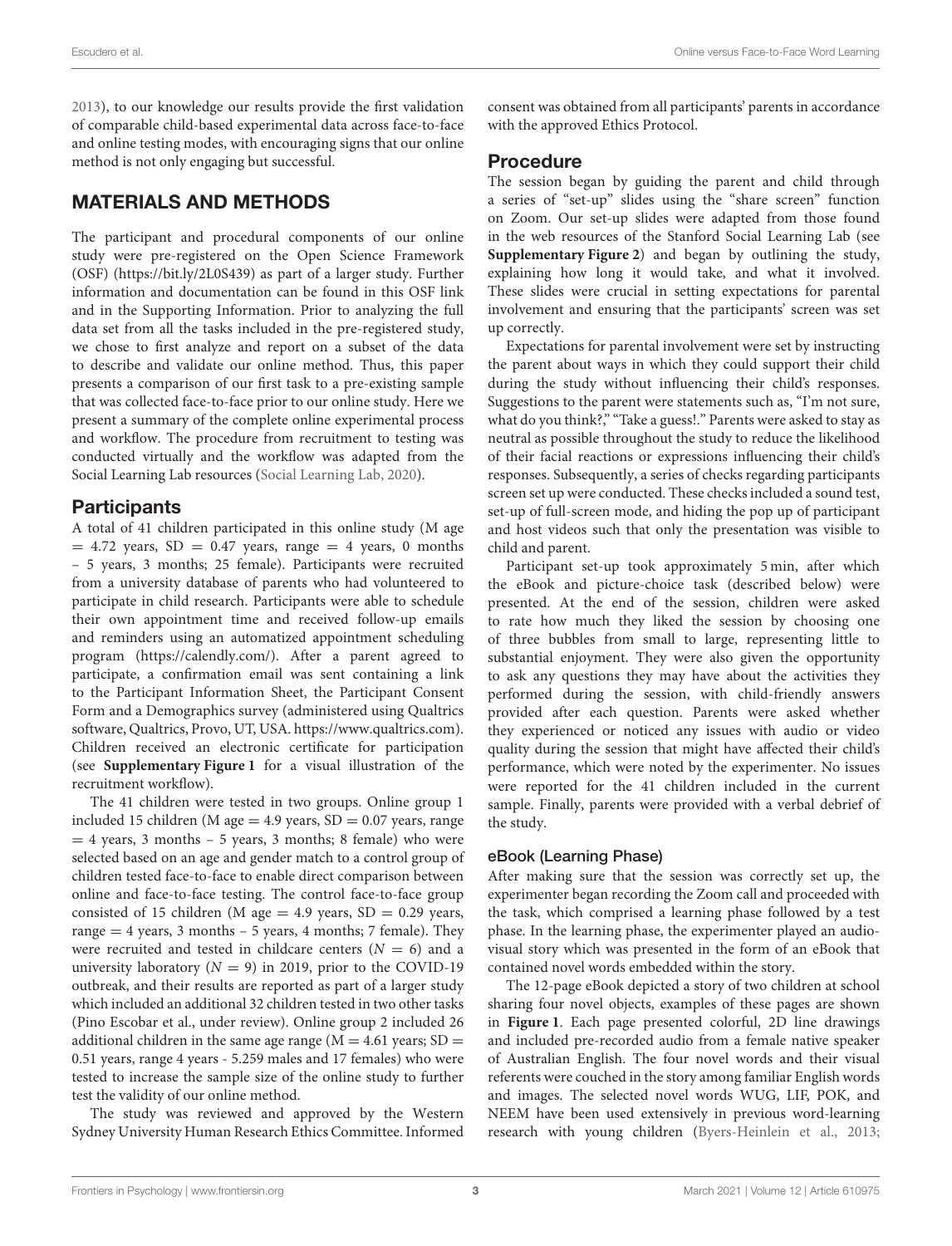

<span id="page-3-0"></span>[Kalashnikova et al., 2018\)](#page-7-14). All novel words and corresponding objects were presented three times at various points in the story and children listened to the story twice, and were thus exposed to each novel word-object pairing six times.

The order of the 12 pages of the eBook was fixed, with one word per page and in the same presentation order across participants as follows: WUG, WUG, LIF, WUG, LIF, LIF, POK, POK, NEEM, POK, NEEM, NEEM. PowerPoint was used for the online presentation of the eBook and picture choice test, while Eprime was used for face-to-face presentation. Following Pino Escobar et al. (under review) for both online and in-person versions, each page of the eBook was timed to turn at 6s after the audio script was played. For a comprehensive list of every adaptation made from the face-toface testing procedure for the online procedure, please see the Supporting Information.

## Picture-Choice Task (Test Phase)

Immediately after eBook exposure, the experimenter presented the children with the test phase that consisted of a picture-choice task with 11 trials (3 warm-up trials and 8 test trials). Visual and auditory stimuli were identical across face-to-face and online testing. Warm-up trials, designed to introduce children to the force-choice paradigm, consisted of four pictures and required children to identify a familiar object, for example "Where is the banana?" Test trials (two per novel word) assessed children's memory of the four novel word-object pairs presented in the eBook, and required children to select the referent for a target novel word, for example "Where is the WUG?" The position of the four novel objects on the screen changed in each trial in a pseudorandom order.

For warm-up and test trials, children tested online responded by either verbally indicating which number corresponded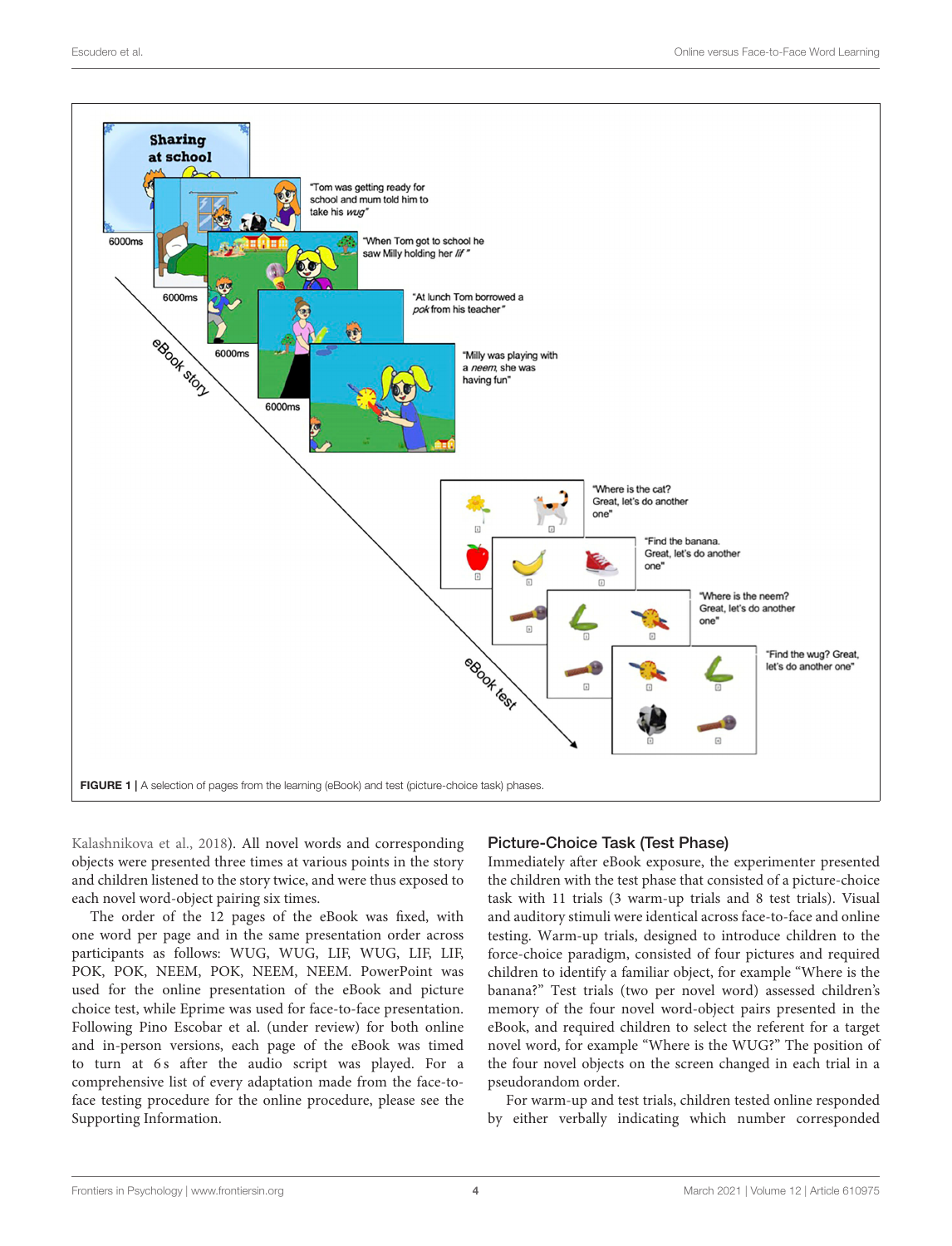to the chosen object or by pointing to the chosen object whilst parents reported their selection. Children tested faceto-face responded by touching the object on the screen (see **[Supplementary Figure 3](#page-6-3)** and **[Supplementary Table 1](#page-6-3)** for comparisons between the online and face-to-face task). The difference in children's response choices between testing conditions was due to the experimenter's ease of response recording in the online version. A touch screen iPad was used for in-person testing and allowed children to touch the screen to give their responses, while the Zoom environment and the use of different devices in the online condition did not allow for a touch screen option. As well, while it was easy to see where the child pointed during face-to-face testing, this was more difficult online and therefore asking the child to verbalize their choice gave a more accurate indication of their choice should it be difficult to see their pointing on the video chat. Children's age influenced whether they were able to say the number and thus parents' report of their child's choice was a useful measure, especially for young children.

#### RESULTS

Enjoyment ratings for the online sessions indicated that the majority of children ( $N = 32$ ) liked it very much as indicated by their choice of the large option, while the remaining children liked the session a reasonable amount, as indicated by their choice of the medium option  $(N = 7)$  or only a little bit, as indicated by the smallest option ( $N = 2$ ). All 56 children (in both the online and face-to-face groups) responded accurately to the three warm up trials, demonstrating that all children understood the task very well.

## Comparable Face-to-Face and Online Performance

A one-sample t-test on the accuracy of children's responses averaged across all test trials was conducted for both Online 1 and Online 2. This indicated that children's performance was significantly above chance for both Online 1, (0.25),  $M = 0.65$ ,  $SD = 0.23$ ,  $t(14) = 6.66$ ,  $p < 0.001$ , and Online 2, (0.25), M  $= 0.56$ , SD  $= 0.29$ ,  $t(25) = 5.62$ ,  $p < 0.001$ . An identical onesample t-test with the face-to-face sample from Pino Escobar et al. (under review) indicated that these children also performed above chance (0.25) and that their mean accuracy to target word was descriptively very similar to that of the online participants,  $M = 0.67$ ,  $SD = 0.24$ ,  $t(14) = 6.61$ ,  $p < 0.001$ .

In order to investigate whether children's performance in the face-to-face and online conditions varied based on the target word, we conducted four one-sample t-tests per delivery mode. Children, across all three groups, performed significantly above chance for all four target words (**[Table 1](#page-4-0)**, **[Figure 2](#page-5-0)**), except for children in Online 1 on the target word NEEM,  $(0.25)$ ,  $M = 0.40$ ,  $SD = 0.43$ ,  $t(14) = 1.35$ ,  $p = 0.199$ .

# Differential Word-by-Word Performance for all Children

In order to test whether performance differences revealed with t-tests were due to testing conditions or to the words presented to all children, we analyzed children's word-learning accuracy with generalized linear mixed models on a binomial distribution using the GLIMMIX procedure in SAS 9.3 [\(Stroup, 2016\)](#page-7-15) (results summarized in **[Table 2](#page-5-1)**). The following full factorial model was analyzed: Testing mode (face-to-face vs. online 1 vs. online 2)  $\times$  Target Word (WUG, POK, LIF, or NEEM)  $\times$  Age (meancentered continuous variable ranging from 4.00 to 5.40 years). In addition, to examine whether accuracy varied as a function of Testing Mode by Target Word, this two-way interaction term was included. A random intercept to account for individual participant differences was also included. Finally, gender (male vs. female) was included as a control variable.

The full factorial model revealed a significant effect of target word,  $F = 8.87$ ,  $p = < 0.001$  such that children, regardless of their testing condition they were in, performed better on some target words than others. There was no other significant fixed effect and no significant two-way interaction, indicating that children in all testing conditions learned some words better than others. Pairwise comparisons were conducted to identify the differential levels of accuracy for the four words. Children had lower word learning accuracy for NEEM than WUG,  $b = 1.76$ , se = 0.35, p  $< 001, 95\%$  CI  $[(0.82, 2.69),$  LIF,  $b = 0.1.19$ , se  $= 0.33, p = 0.002$ , 95% CI (0.31, 2.09), or POK,  $b = 0.87$ , se = 0.32,  $p = 0.043$ , 95% CI (0.02, 1.72)].

## **DISCUSSION**

The current study highlights that children's performance is comparable across face-to-face and online testing modes.

<span id="page-4-0"></span>TABLE 1 | Test statistics for each one-sample *t*-tests on target word performance compared to chance (0.25).

|            | Face-to-face $(N = 15)$<br>Test value $= 0.25$ |      |         |              | Online 1 $(N = 15)$<br>Test value $= 0.25$ |      |         |              | Online 2 ( $N = 26$ )<br>Test value $= 0.25$ |      |         |              |
|------------|------------------------------------------------|------|---------|--------------|--------------------------------------------|------|---------|--------------|----------------------------------------------|------|---------|--------------|
|            | M (SD)                                         |      | p       | 95% CI       | M (SD)                                     |      | p       | 95% CI       | M (SD)                                       |      | p       | 95% CI       |
| WUG        | 0.73(0.32)                                     | 5.85 | < 0.001 | 0.306, 0.661 | 0.83(0.24)                                 | 9.26 | < 0.001 | 0.306, 0.661 | 0.73(0.38)                                   | 6.45 | < 0.001 | 0.306, 0.661 |
| <b>POK</b> | 0.63(0.40)                                     | 3.72 | 0.002   | 0.162, 0.605 | 0.67(0.31)                                 | 5.23 | < 0.001 | 0.162, 0.605 | 0.56(0.41)                                   | 3.85 | 0.001   | 0.162, 0.605 |
| LIF        | 0.77(0.37)                                     | 5.39 | < 0.001 | 0.311, 0.723 | 0.70(0.37)                                 | 4.73 | < 0.001 | 0.311, 0.723 | 0.56(0.45)                                   | 3.45 | 0.002   | 0.311, 0.723 |
|            | NEEM 0.53 (0.44)                               | 2.48 | 0.026   | 0.039, 0.528 | 0.40(0.43)                                 | 1.35 | 0.199   | 0.039, 0.528 | 0.42(0.37)                                   | 2.41 | 0.024   | 0.039, 0.528 |

*Bold values indicate p* < *0.05.*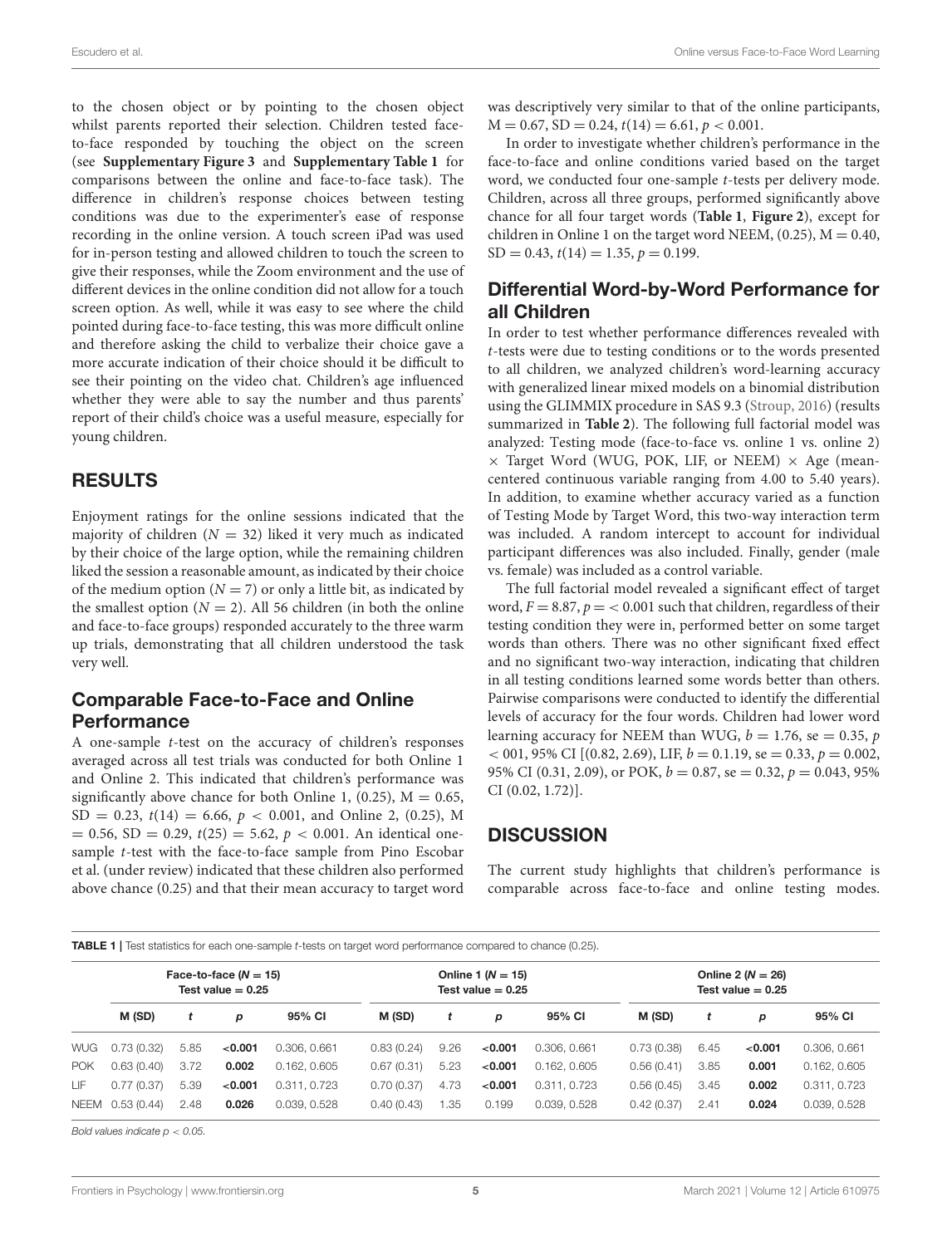

<span id="page-5-0"></span>presents chance level (25%).

<span id="page-5-1"></span>TABLE 2 | Model 1.

| Variable                          | b          |            |       |  |
|-----------------------------------|------------|------------|-------|--|
|                                   |            | se         | р     |  |
| <b>Fixed effects</b>              |            |            |       |  |
| Intercept                         | 1.39       | 0.44       | 0.003 |  |
| Testing mode                      |            | $F = 0.33$ | 0.716 |  |
| Target word                       | $F = 8.87$ | < 0.001    |       |  |
| Age (years)                       | 0.45       | 0.48       | 0.36  |  |
| Testing mode $\times$ Target word | $F = 0.71$ |            | 0.064 |  |
| <b>Random effects</b>             |            |            |       |  |
| Intercept                         | 1.35       | 0.49       | 0.003 |  |
| <b>AIC</b>                        | 556.13     |            |       |  |
|                                   |            |            |       |  |

*Fixed effects for children's accuracy. Note. F values are indicated wherever it was not possible to obtain a single b value to summarize the effect. This was the case for all effects involving Target Word, as this IV contained four categorical levels. Bold values indicate p* < *0.05.*

Furthermore, we illustrated successful child testing with preschool aged children in an interactive experiment as well as successful word learning from an eBook. Thus, the crucial finding is that our online paradigm yielded no hindrance to children's learning, complementing the works of [Sheskin and Keil \(2018\)](#page-7-4) and [Kapitány et al. \(2020\)](#page-7-5). We believe that this is due to a key component of our paradigm, namely an emphasis on positive and clear communication with parents during recruitment and the online testing session. Specifically, we found parents to be interested in and grateful for the opportunity to participate in research in the comfort of their homes, avoiding the hassle and time involved in a laboratory visit, and without any potential risks to their health and safety. Likely due to the convenience of participating from home, we also found parents to be receptive to

and successful in following the instructions provided regarding their involvement during the study. Further, children were enthusiastic about participating in the study, were engaged throughout and reported high levels of enjoyment. This high level of engagement and enthusiasm may be due to the stay-athome advice during the global pandemic. However, the children included in the online condition were tested in Australia where no mandate for preschool children to stay at home had been provided, with preschools remaining open and with parents encouraged to send their children to preschool as per their usual arrangements.

Despite this validation success, it is worth mentioning that the face-to-face condition included only 15 children, as those were the children tested for the face-to-face eBook condition in a previous study (Pino Escobar et al., under review). Unfortunately, due to COVID-19, face-to-face testing to increase this sample size has not been possible. Although similar sample sizes have been reported in previous, similar studies (Giezen et al., [2016;](#page-7-16) [Pino Escobar et al., 2018;](#page-7-17) [Junttila and Ylinen, 2020\)](#page-7-18), we acknowledge this as a potential limitation, which can be overcome with extra data collection when the current pandemic allows or by using a Bayesian approach when comparing inperson and online results [see for instance [Escudero et al. \(2020\)](#page-6-5) and [Escudero et al. \(2021\)](#page-7-7)].

In addition to validating the online delivery of a word learning task typically administered in person, we also found that children's word learning was highly successful, replicating the findings of much previous research [\(Reich et al., 2016\)](#page-7-10). We found children learned almost all words above chance with only one word (NEEM) learnt at chance level for the Online 1 group only. NEEM was also the word learnt poorest out of all four words when performance was averaged across all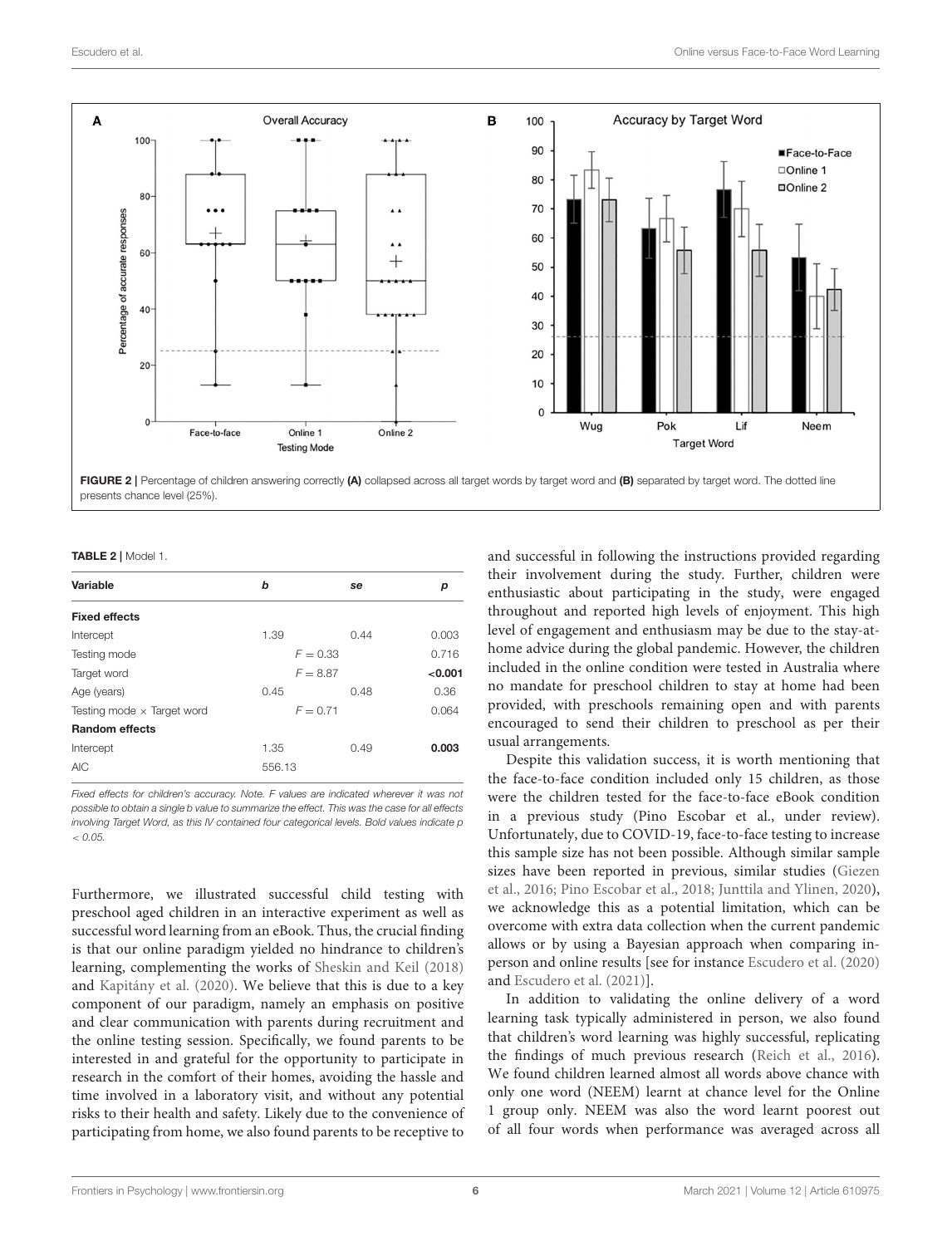three groups. We speculate that order effects may have driven this particular effect, as the word NEEM was presented in the final slides of the eBook (see Learning Phase in the Method section). Research on word learning from storybooks suggests that children are increasingly less successful at acquiring novel words as the number of new tokens increases [\(Flack et al., 2018\)](#page-7-9). The number of novel words children are capable of learning from this particular eBook may be bordering on four, with the effect of NEEM least powerful relative to the three other novel words presented earlier. Thus, although some variation was identified on the performance of some words, the online component of this study behaves identically to the face-to-face component and additionally replicates the variation observed in other studies supporting the notion that word learning research can be successfully deployed online.

As experimental scientists working with young children, we are faced with an uncertain future and unprecedented demand has arisen for the transition to online developmental research. The current study heeds this call and provides evidence that online child-based experimentation is possible, successful and comparable to face-to-face developmental science. Importantly, we believe that providing parents with the option for research participation in an online format from the comfort of their home is more inclusive, reaching a wider community. This is due to the increased availability of broadband technology and remote learning devices such as iPads or laptops for families of diverse socio-economic status, for whom travel to a university laboratory or access to paid, private pre-schooling is not possible (cf. Day et al., [2021\)](#page-6-6).

We provide a framework and resources through which a broad range of developmental tasks can be administered online. Moving forward, amidst the COVID-19 pandemic and beyond when the world begins to open again, the use of online developmental science will continue to be a valuable component of our research. We propose that online research should not be considered a solution in the interim, but rather a new and effective tool for upscaling our research and accessing wider and more diverse populations additionally lending itself to longitudinal designs and opening up avenues to different research questions. Further research is certainly needed to document the differences between face-to-face and online testing for a broad range of developmental phenomena, ages and across a spectrum of development diagnoses and delays in addition to typically developing children. However, the resources and

## **REFERENCES**

- <span id="page-6-0"></span>Baron-Cohen, S., Leslie, A. M., and Frith, U. (1985). Does the autistic child have a "theory of mind"? Cognition 21, 37–46. doi: [10.1016/0010-0277\(85\)90022-8](https://doi.org/10.1016/0010-0277(85)90022-8)
- <span id="page-6-4"></span>Byers-Heinlein, K., Fennell, C. T., and Werker, J. F. (2013). The development of associative word learning in monolingual and bilingual infants. Biling. Lang. Cogn. 16, 198–205. doi: [10.1017/S1366728912000417](https://doi.org/10.1017/S1366728912000417)
- <span id="page-6-1"></span>Callaghan, T. C., Rochat, P., and Corbit, J. (2012). Young children's knowledge of the representational function of pictorial symbols: development across the preschool years in three cultures. J. Cogn. Dev. 13, 320–353. doi: [10.1080/15248372.2011.587853](https://doi.org/10.1080/15248372.2011.587853)

evidence provided here constitute the foundational support for accomplishing these bigger goals.

# DATA AVAILABILITY STATEMENT

The raw data supporting the conclusions of this article will be made available by the authors, without undue reservation.

# ETHICS STATEMENT

The studies involving human participants were reviewed and approved by Western Sydney University Human Research Ethics Committee. Written informed consent to participate in this study was provided by the participants' legal guardian/next of kin.

## AUTHOR CONTRIBUTIONS

PE, GP, CC, and KS: conceptualization, method, and manuscript writing. GP, CC, and KS: literature review, data collection, and curation. PE, GP, and KS: statistical analysis. PE: project sourcing, leadership, and supervision. All authors contributed to the article and approved the submitted version.

## FUNDING

This research was primarily supported by PE's ARC Future Fellowship (FT160100514). Funding was also provided by the Australian Research Council Centre (ARC) of Excellence for the Dynamics of Language (CE140100041) where PE is Chief Investigator, GP is PhD candidate, CC is research assistant and KS was research assistant and research officer.

## ACKNOWLEDGMENTS

We thank our child scientists and their caretakers for offering their time to make our research possible. We also thank Deean Sako for her editorial assistance with the manuscript proofs.

# SUPPLEMENTARY MATERIAL

<span id="page-6-3"></span>The Supplementary Material for this article can be found [online at: https://www.frontiersin.org/articles/10.3389/fpsyg.](https://www.frontiersin.org/articles/10.3389/fpsyg.2021.610975/full#supplementary-material) 2021.610975/full#supplementary-material

- <span id="page-6-2"></span>Crump, M. J. C., McDonnell, J. V., and Gureckis, T. M. (2013). Evaluating Amazon's mechanical turk as a tool for experimental behavioral research. PLoS ONE 8:E57410. doi: [10.1371/journal.pone.0057410](https://doi.org/10.1371/journal.pone.0057410)
- <span id="page-6-6"></span>Day, T., Chang, I. C. C., Chung, C. K. L., Doolittle, W. E., Housel, J., and McDaniel, P. N. (2021). The immediate impact of COVID-19 on postsecondary teaching and learning. Prof. Geogr. [73, 1–13. doi: 10.1080/00330124.2020.18](https://doi.org/10.1080/00330124.2020.1823864) 23864
- <span id="page-6-5"></span>Escudero, P., Jones Diaz, C., Hajek, J., Wigglesworth, G., and Smit, E. A. (2020). Probability of heritage language use at a supportive early [childhood setting in Australia.](https://doi.org/10.3389/feduc.2020.00093) Front. Educ. 5:93. doi: 10.3389/feduc.2020. 00093